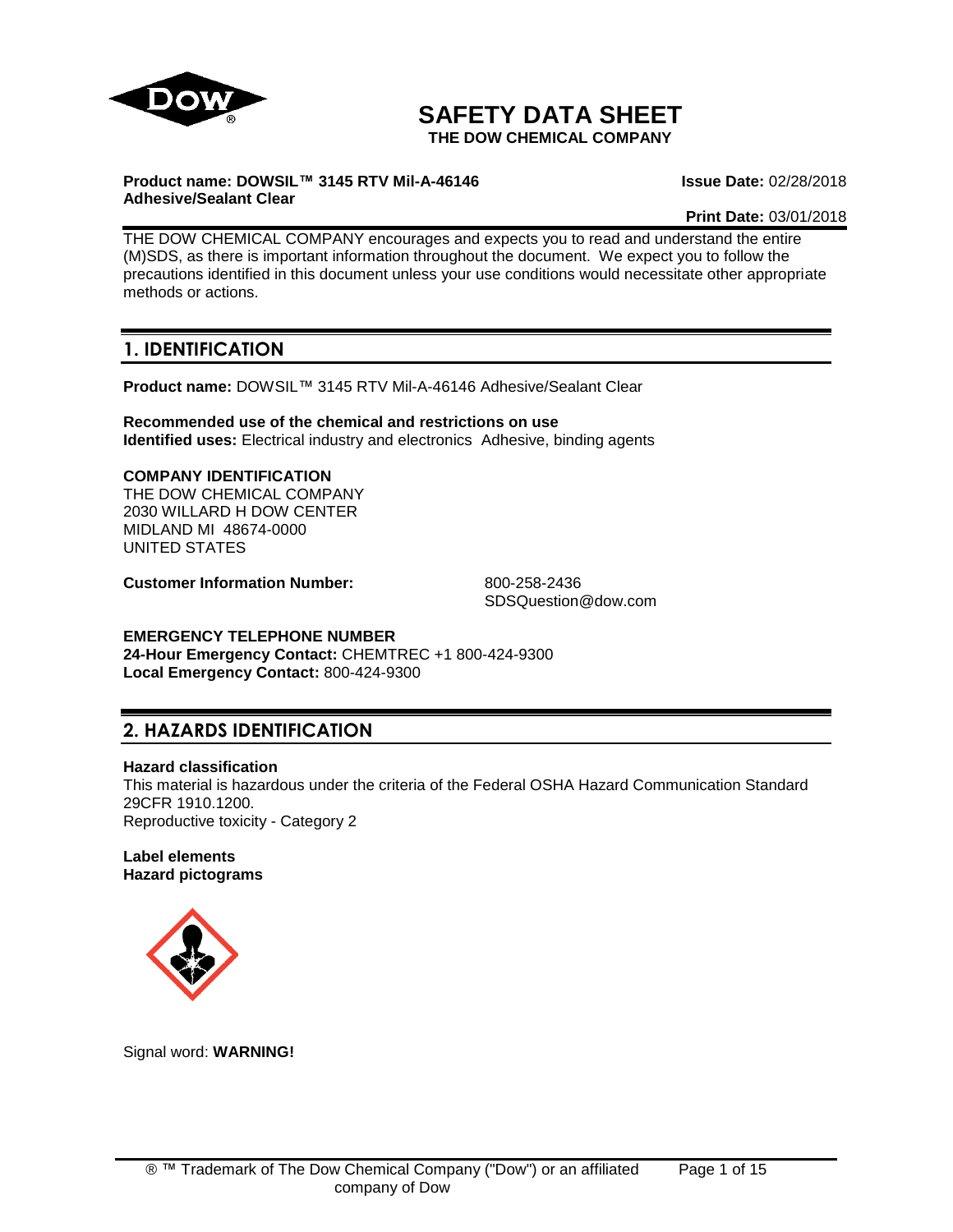## **Hazards**

Suspected of damaging fertility or the unborn child.

## **Precautionary statements**

## **Prevention**

Obtain special instructions before use. Do not handle until all safety precautions have been read and understood. Wear protective gloves/ protective clothing/ eye protection/ face protection.

#### **Response**

IF exposed or concerned: Get medical advice/ attention.

#### **Storage**

Store locked up.

### **Disposal**

Dispose of contents/ container to an approved waste disposal plant.

## **Other hazards**

No data available

## **3. COMPOSITION/INFORMATION ON INGREDIENTS**

## **Chemical nature:** Silicone elastomer

This product is a mixture.

| <b>Component</b>              | <b>CASRN</b> | Concentration           |  |
|-------------------------------|--------------|-------------------------|--|
|                               |              |                         |  |
| Methyltrimethoxysilane        | 1185-55-3    | $>= 6.0 - \le 8.0 \%$   |  |
| Methanol                      | 67-56-1      | $>= 0.09 - \le 0.12 \%$ |  |
| Octamethyl Cyclotetrasiloxane | 556-67-2     | $>= 0.09 - \le 0.12 \%$ |  |
| Dimethyldimethoxysilane       | 1112-39-6    | $>= 0.09 - \le 0.12 \%$ |  |

## **4. FIRST AID MEASURES**

## **Description of first aid measures**

**General advice:**

First Aid responders should pay attention to self-protection and use the recommended protective clothing (chemical resistant gloves, splash protection). If potential for exposure exists refer to Section 8 for specific personal protective equipment.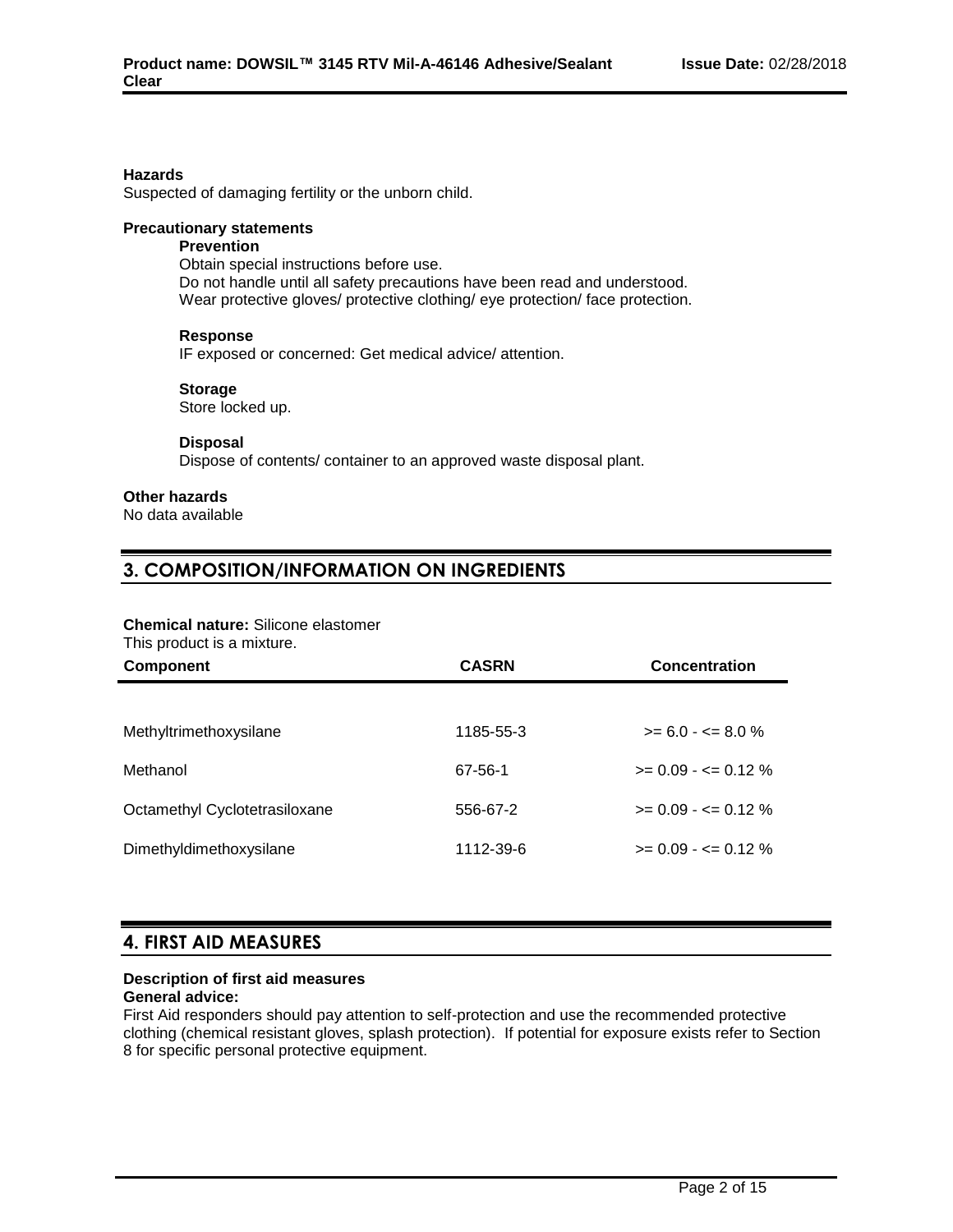**Inhalation:** Move person to fresh air; if effects occur, consult a physician.

**Skin contact:** Wash off with plenty of water. Suitable emergency safety shower facility should be available in work area.

**Eye contact:** Flush eyes thoroughly with water for several minutes. Remove contact lenses after the initial 1-2 minutes and continue flushing for several additional minutes. If effects occur, consult a physician, preferably an ophthalmologist.

**Ingestion:** No emergency medical treatment necessary.

**Most important symptoms and effects, both acute and delayed:** Aside from the information found under Description of first aid measures (above) and Indication of immediate medical attention and special treatment needed (below), any additional important symptoms and effects are described in Section 11: Toxicology Information.

#### **Indication of any immediate medical attention and special treatment needed**

**Notes to physician:** May cause respiratory sensitization or asthma-like symptoms. Bronchodilators, expectorants and antitussives may be of help. Treat bronchospasm with inhaled beta2 agonist and oral or parenteral corticosteroids. No specific antidote. Treatment of exposure should be directed at the control of symptoms and the clinical condition of the patient. Excessive exposure may aggravate preexisting asthma and other respiratory disorders (e.g. emphysema, bronchitis, reactive airways dysfunction syndrome).

## **5. FIREFIGHTING MEASURES**

**Suitable extinguishing media:** Water spray Alcohol-resistant foam Carbon dioxide (CO2) Dry chemical

**Unsuitable extinguishing media:** None known.

**Special hazards arising from the substance or mixture Hazardous combustion products:** Silicon oxides Carbon oxides

**Unusual Fire and Explosion Hazards:** Exposure to combustion products may be a hazard to health.

## **Advice for firefighters**

**Fire Fighting Procedures:** Fire residues and contaminated fire extinguishing water must be disposed of in accordance with local regulations.

 Use extinguishing measures that are appropriate to local circumstances and the surrounding environment. Use water spray to cool unopened containers. Collect contaminated fire extinguishing water separately. This must not be discharged into drains. Remove undamaged containers from fire area if it is safe to do so. Evacuate area.

**Special protective equipment for firefighters:** In the event of fire, wear self-contained breathing apparatus. Use personal protective equipment.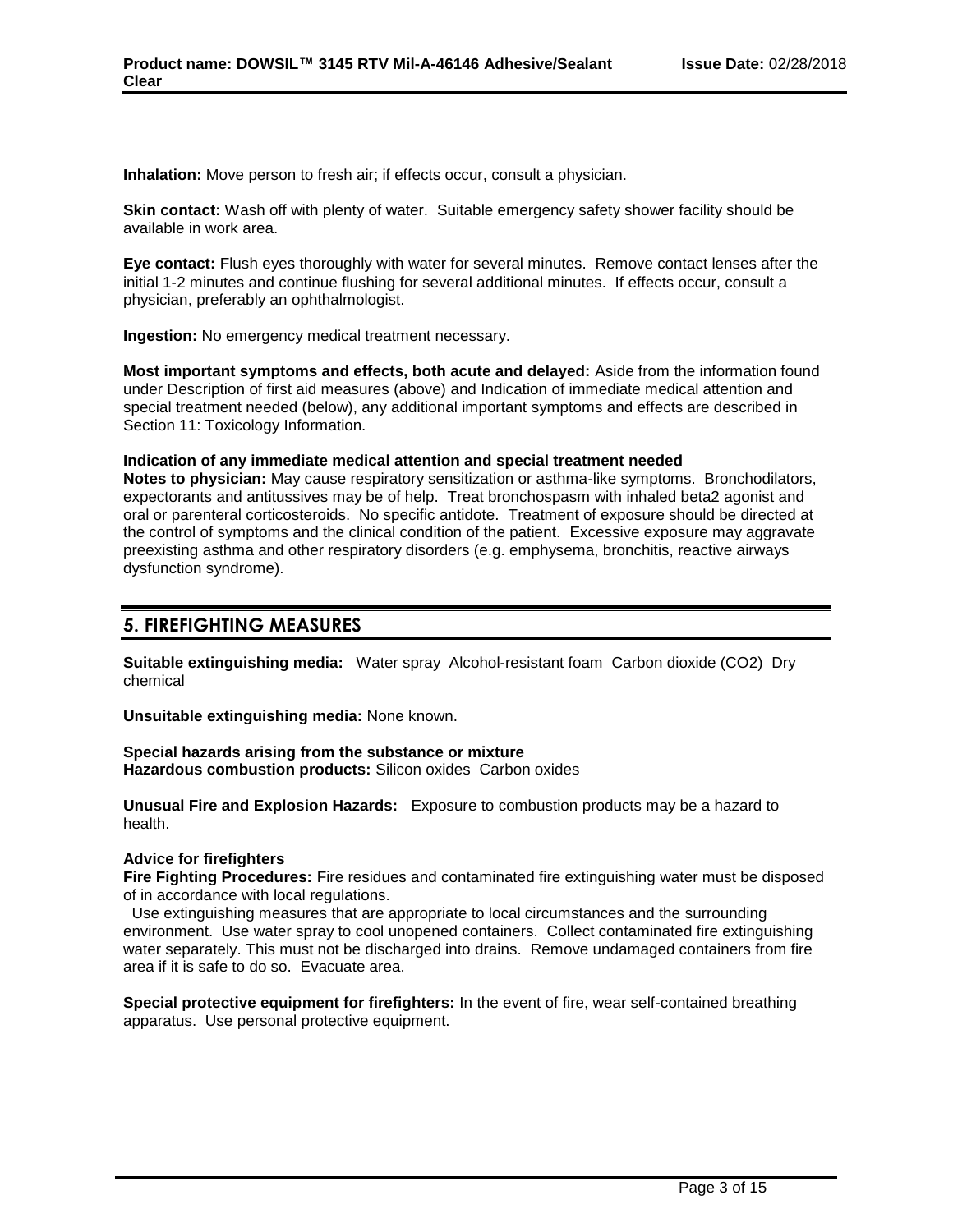# **6. ACCIDENTAL RELEASE MEASURES**

**Personal precautions, protective equipment and emergency procedures:** Use personal protective equipment. Follow safe handling advice and personal protective equipment recommendations.

**Environmental precautions:** Discharge into the environment must be avoided. Prevent further leakage or spillage if safe to do so. Retain and dispose of contaminated wash water. Local authorities should be advised if significant spillages cannot be contained.

**Methods and materials for containment and cleaning up:** Wipe up or scrape up and contain for salvage or disposal. Local or national regulations may apply to releases and disposal of this material, as well as those materials and items employed in the cleanup of releases. You will need to determine which regulations are applicable. For large spills, provide dyking or other appropriate containment to keep material from spreading. If dyked material can be pumped, Sections 13 and 15 of this SDS provide information regarding certain local or national requirements. See sections: 7, 8, 11, 12 and 13.

# **7. HANDLING AND STORAGE**

**Precautions for safe handling:** Do not get on skin or clothing. Do not swallow. Avoid contact with eyes. Take care to prevent spills, waste and minimize release to the environment. Handle in accordance with good industrial hygiene and safety practice. Use only with adequate ventilation. See Engineering measures under EXPOSURE CONTROLS/PERSONAL PROTECTION section.

**Conditions for safe storage:** Keep in properly labelled containers. Store locked up. Store in accordance with the particular national regulations.

Do not store with the following product types: Strong oxidizing agents. Unsuitable materials for containers**:** None known.

# **8. EXPOSURE CONTROLS/PERSONAL PROTECTION**

## **Control parameters**

If exposure limits exist, they are listed below. If no exposure limits are displayed, then no values are applicable.

| Component              | <b>Regulation</b> | <b>Type of listing</b> | <b>Value/Notation</b>  |
|------------------------|-------------------|------------------------|------------------------|
| Methyltrimethoxysilane | Dow IHG           | TWA                    | $7.5$ ppm              |
|                        | Dow IHG           | TWA                    | <b>Skin Sensitizer</b> |
| Methanol               | <b>ACGIH</b>      | TWA                    | $200$ ppm              |
|                        | <b>ACGIH</b>      | <b>STEL</b>            | 250 ppm                |
|                        | ACGIH             | TWA                    | <b>SKIN</b>            |
|                        | OSHA Z-1          | TWA                    | 260 mg/m3 200 ppm      |
|                        | <b>ACGIH</b>      | <b>STEL</b>            | <b>SKIN</b>            |
| Octamethyl             | US WEEL           | TWA                    | 10 ppm                 |
| Cyclotetrasiloxane     |                   |                        |                        |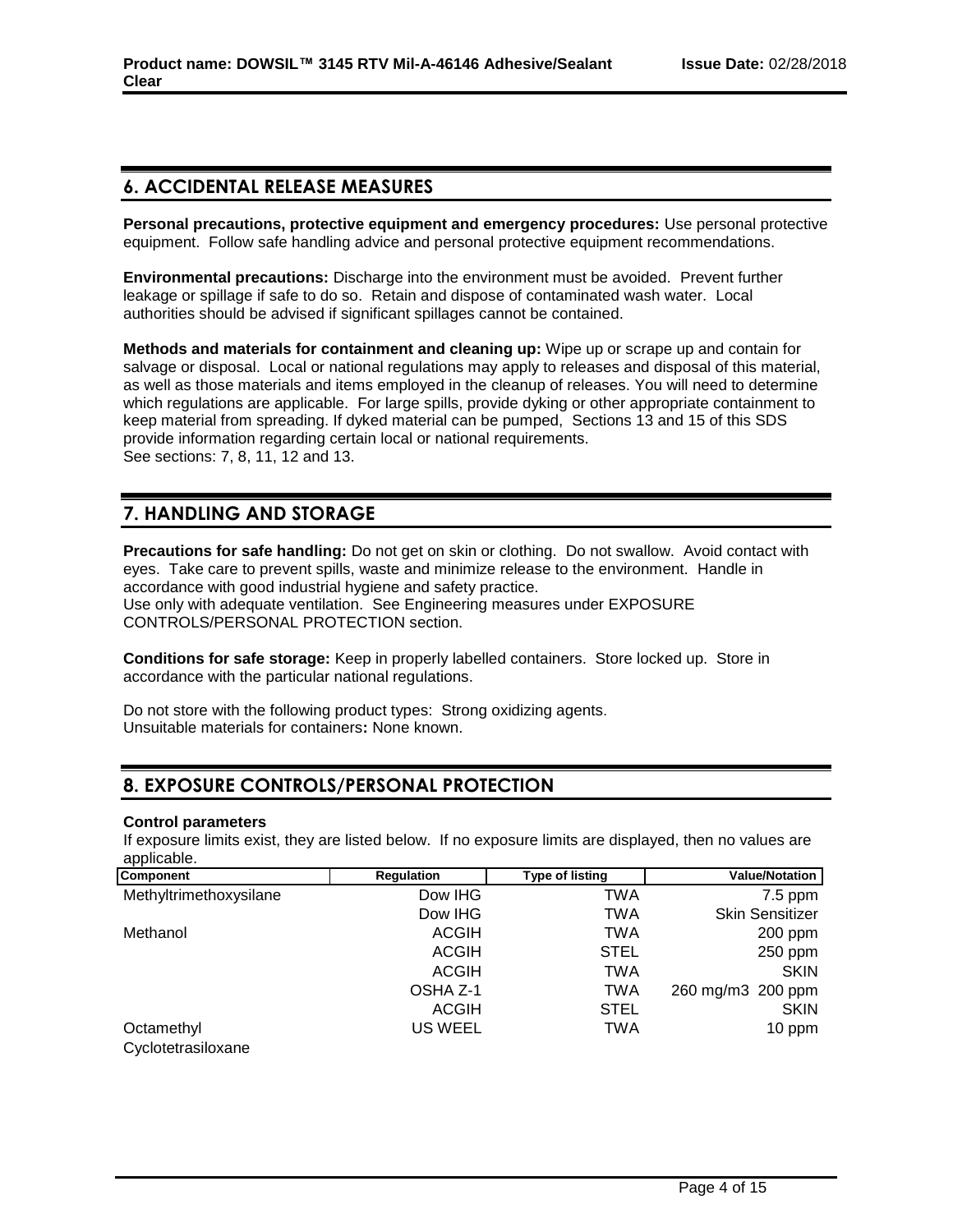The following substance(s), which have Occupational Exposure Limit(s) (OEL), may be formed during handling or processing: Methanol.

## **Biological occupational exposure limits**

| <b>Components</b> | CAS-No. | <b>Control</b> | <b>Biological Sampling</b> |           | Permissible       | <b>Basis</b> |
|-------------------|---------|----------------|----------------------------|-----------|-------------------|--------------|
|                   |         | parameters     | specimen                   | time      | concentration     |              |
| Methanol          | 67-56-1 | Methanol       | Urine                      | End of    | $15 \text{ mg/l}$ | <b>ACGIH</b> |
|                   |         |                |                            | shift (As |                   | <b>BEI</b>   |
|                   |         |                |                            | soon as   |                   |              |
|                   |         |                |                            | possible  |                   |              |
|                   |         |                |                            | after     |                   |              |
|                   |         |                |                            | exposure  |                   |              |
|                   |         |                |                            | ceases)   |                   |              |

#### **Exposure controls**

**Engineering controls:** Use local exhaust ventilation, or other engineering controls to maintain airborne levels below exposure limit requirements or guidelines. If there are no applicable exposure limit requirements or guidelines, general ventilation should be sufficient for most operations. Local exhaust ventilation may be necessary for some operations.

#### **Individual protection measures**

**Eye/face protection:** Use safety glasses (with side shields).

#### **Skin protection**

**Hand protection:** Use gloves chemically resistant to this material. Examples of preferred glove barrier materials include: Butyl rubber. Neoprene. Nitrile/butadiene rubber ("nitrile" or "NBR"). Ethyl vinyl alcohol laminate ("EVAL"). Polyvinyl alcohol ("PVA"). Polyvinyl chloride ("PVC" or "vinyl"). Viton. Examples of acceptable glove barrier materials include: Natural rubber ("latex"). NOTICE: The selection of a specific glove for a particular application and duration of use in a workplace should also take into account all relevant workplace factors such as, but not limited to: Other chemicals which may be handled, physical requirements (cut/puncture protection, dexterity, thermal protection), potential body reactions to glove materials, as well as the instructions/specifications provided by the glove supplier.

**Other protection:** Use protective clothing chemically resistant to this material. Selection of specific items such as face shield, boots, apron, or full body suit will depend on the task.

**Respiratory protection:** Respiratory protection should be worn when there is a potential to exceed the exposure limit requirements or guidelines. If there are no applicable exposure limit requirements or guidelines, use an approved respirator. When respiratory protection is required, use an approved positive-pressure self-contained breathing apparatus or positivepressure airline with auxiliary self-contained air supply.

## **9. PHYSICAL AND CHEMICAL PROPERTIES**

#### **Appearance**

**Physical state** paste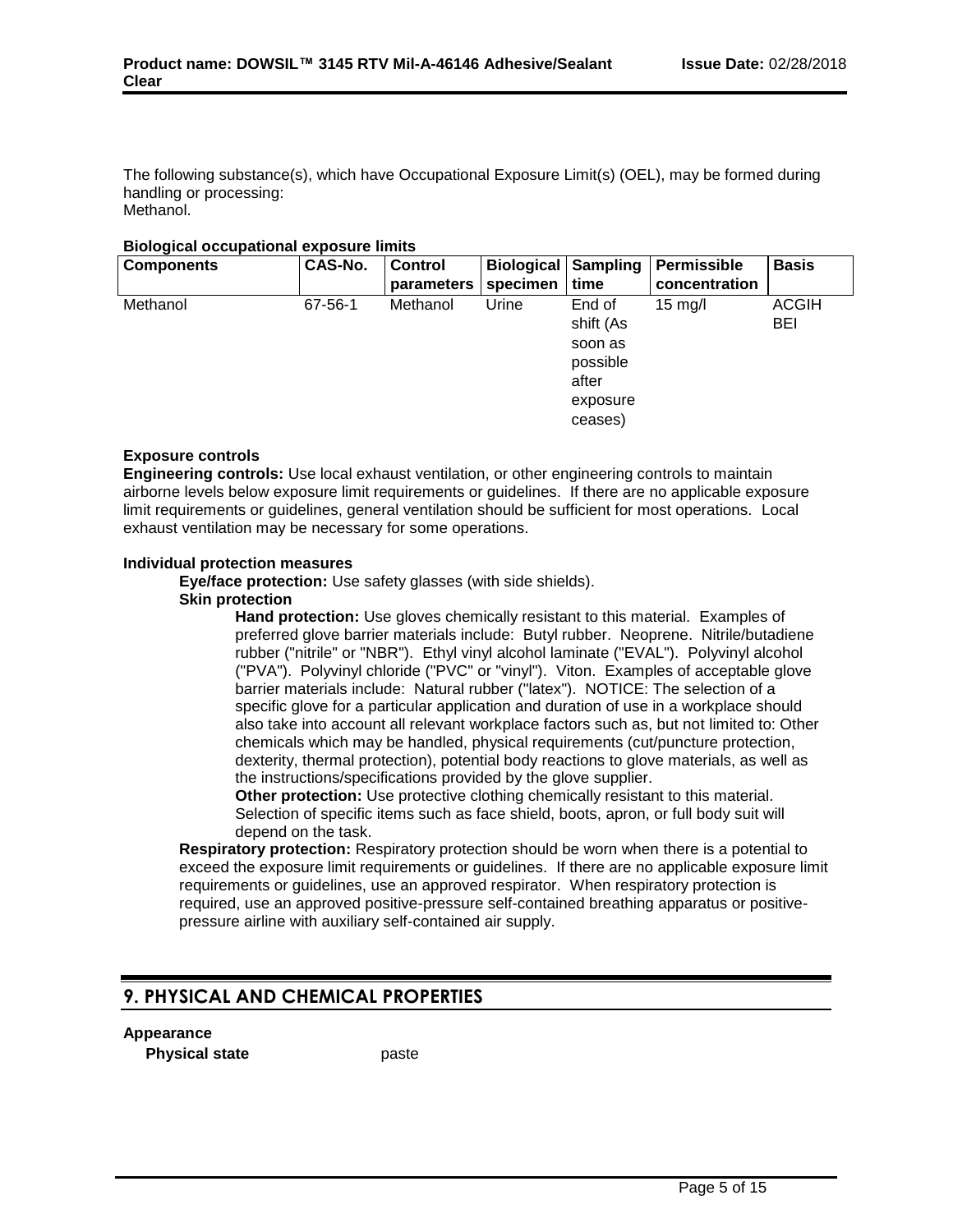| Color                                           | white translucent                                        |
|-------------------------------------------------|----------------------------------------------------------|
| Odor                                            | slight                                                   |
| <b>Odor Threshold</b>                           | No data available                                        |
| рH                                              | Not applicable                                           |
| <b>Melting point/range</b>                      | No data available                                        |
| <b>Freezing point</b>                           | No data available                                        |
| Boiling point (760 mmHg)                        | Not applicable                                           |
| <b>Flash point</b>                              | Not applicable                                           |
| <b>Evaporation Rate (Butyl Acetate</b><br>$= 1$ | Not applicable                                           |
| <b>Flammability (solid, gas)</b>                | Not classified as a flammability hazard                  |
| <b>Lower explosion limit</b>                    | No data available                                        |
| <b>Upper explosion limit</b>                    | No data available                                        |
| <b>Vapor Pressure</b>                           | Not applicable                                           |
| <b>Relative Vapor Density (air = 1)</b>         | No data available                                        |
| <b>Relative Density (water = 1)</b>             | 1.12                                                     |
| <b>Water solubility</b>                         | No data available                                        |
| Partition coefficient: n-<br>octanol/water      | No data available                                        |
| <b>Auto-ignition temperature</b>                | No data available                                        |
| <b>Decomposition temperature</b>                | No data available                                        |
| <b>Dynamic Viscosity</b>                        | Not applicable                                           |
| <b>Kinematic Viscosity</b>                      | Not applicable                                           |
| <b>Explosive properties</b>                     | Not explosive                                            |
| <b>Oxidizing properties</b>                     | The substance or mixture is not classified as oxidizing. |
| <b>Molecular weight</b>                         | No data available                                        |
| <b>Particle size</b>                            | No data available                                        |

NOTE: The physical data presented above are typical values and should not be construed as a specification.

## **10. STABILITY AND REACTIVITY**

**Reactivity:** Not classified as a reactivity hazard.

**Chemical stability:** Stable under normal conditions.

**Possibility of hazardous reactions:** Can react with strong oxidizing agents. When heated to temperatures above 180 °C (356 °F) in the presence of air, trace quantities of formaldehyde may be released. Adequate ventilation is required.

**Conditions to avoid:** None known.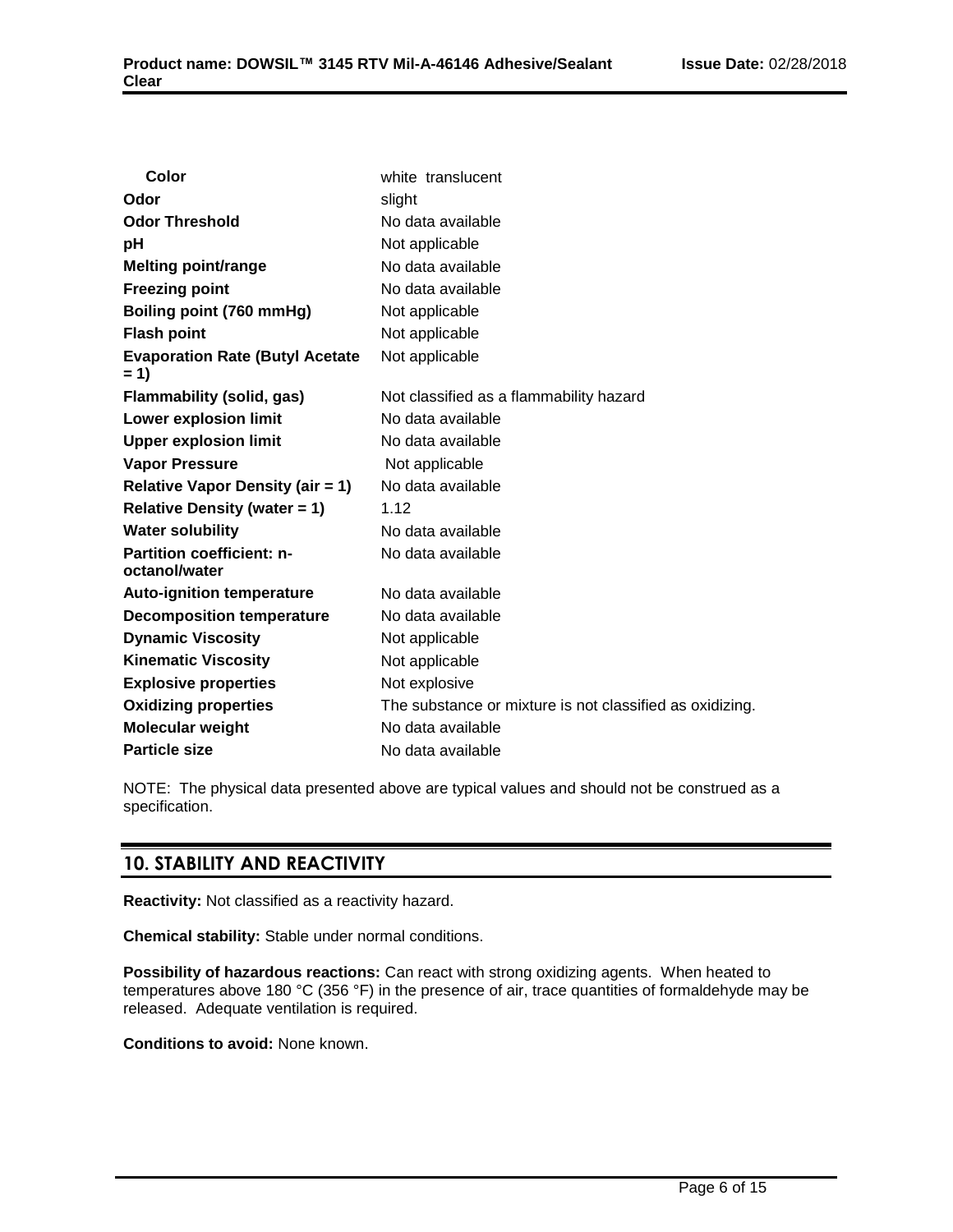## **Incompatible materials:** Oxidizing agents

**Hazardous decomposition products:** Methanol. Formaldehyde.

## **11. TOXICOLOGICAL INFORMATION**

*Toxicological information appears in this section when such data is available.*

## **Acute toxicity**

### **Acute oral toxicity**

Very low toxicity if swallowed. Harmful effects not anticipated from swallowing small amounts.

As product: Single dose oral LD50 has not been determined.

Based on information for component(s): LD50,  $> 5,000$  mg/kg Estimated.

## **Acute dermal toxicity**

Prolonged skin contact is unlikely to result in absorption of harmful amounts.

As product: LD50, Rabbit, > 2,000 mg/kg

## **Acute inhalation toxicity**

At room temperature, exposures to vapors are minimal due to physical properties; higher temperatures may generate vapor levels sufficient to cause irritation and other effects. As product: The LC50 has not been determined.

## **Skin corrosion/irritation**

Brief contact may cause skin irritation with local redness.

## **Serious eye damage/eye irritation**

May cause slight temporary eye irritation. Corneal injury is unlikely.

#### **Sensitization**

For skin sensitization: Did not cause allergic skin reactions when tested in guinea pigs.

For respiratory sensitization: No relevant data found.

## **Specific Target Organ Systemic Toxicity (Single Exposure)**

Evaluation of available data suggests that this material is not an STOT-SE toxicant.

## **Specific Target Organ Systemic Toxicity (Repeated Exposure)**

Based on available data for the component(s), repeated exposures are not anticipated to cause significant adverse effects.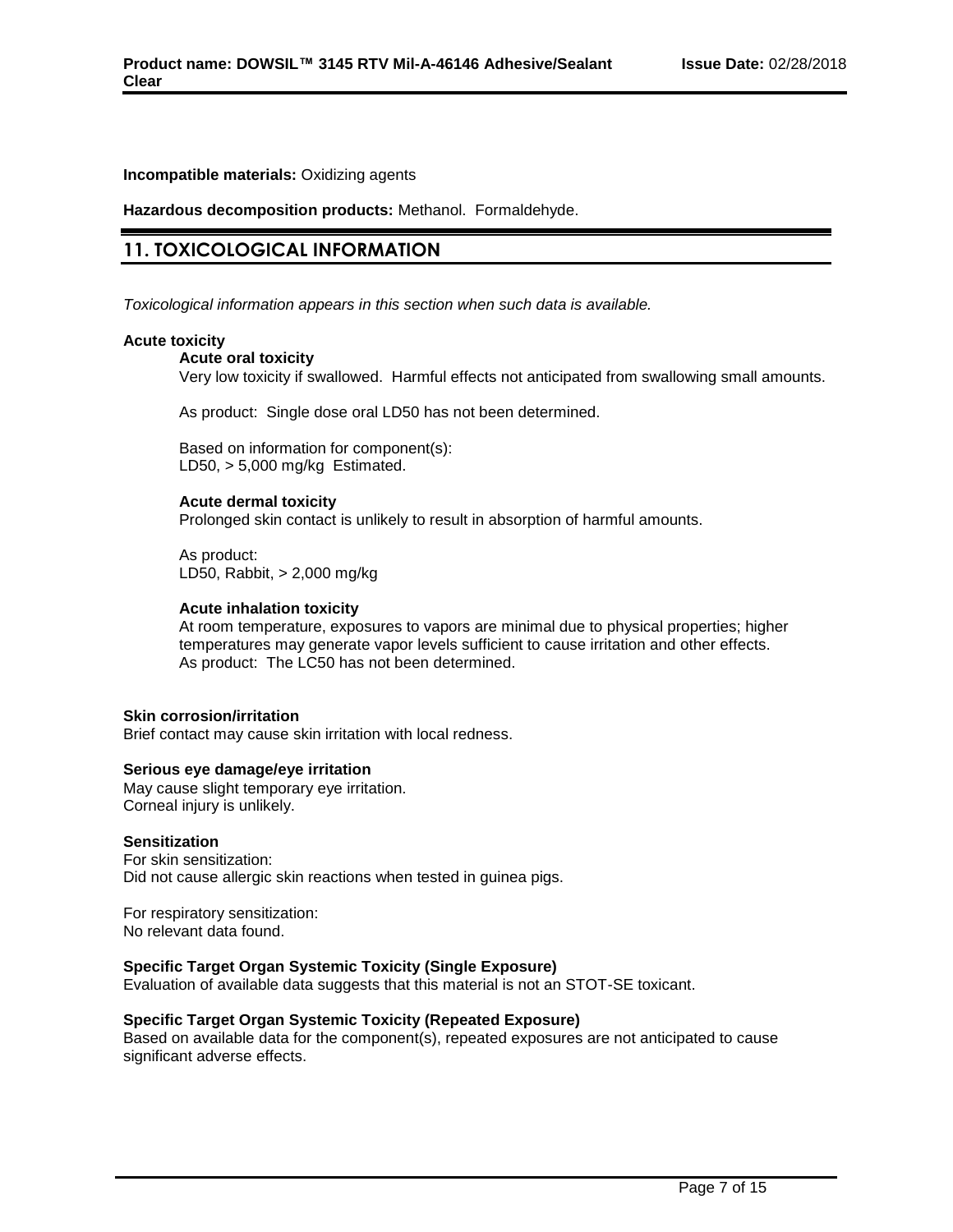## **Carcinogenicity**

For the major component(s): For similar material(s): Did not cause cancer in long-term animal studies which used routes of exposure considered relevant to industrial handling. Positiveresults have been reported in other studies using routes of exposure not relevant to industrial handling.

## **Teratogenicity**

No relevant data found.

#### **Reproductive toxicity**

For the minor component(s): In animal studies, has been shown to interfere with reproduction. In animal studies, has been shown to interfere with fertility.

#### **Mutagenicity**

In vitro genetic toxicity studies were negative.

#### **Aspiration Hazard**

Based on physical properties, not likely to be an aspiration hazard.

## **COMPONENTS INFLUENCING TOXICOLOGY:**

#### **Methyltrimethoxysilane**

**Acute inhalation toxicity**

LC50, Rat, male and female, 4 Hour, vapour, 51.6 mg/l

#### **Methanol**

## **Acute inhalation toxicity**

Easily attainable vapor concentrations may cause serious adverse effects, even death. At lower concentrations: May cause respiratory irritation and central nervous system depression. Symptoms may include headache, dizziness and drowsiness, progressing to incoordination and unconsciousness. Inhalation of methanol may cause effects ranging from headache, narcosis and visual impairment to metabolic acidosis, blindness, and even death. Effects may be delayed.

LC50, Rat, 4 Hour, vapour, 3 mg/l

## **Octamethyl Cyclotetrasiloxane**

#### **Acute inhalation toxicity**

LC50, Rat, male and female, 4 Hour, dust/mist, 36 mg/l OECD Test Guideline 403

## **Dimethyldimethoxysilane**

**Acute inhalation toxicity**

LC50, Rat, 4 Hour, vapour, > 4.7 mg/l

## **12. ECOLOGICAL INFORMATION**

*Ecotoxicological information appears in this section when such data is available.*

## **Toxicity**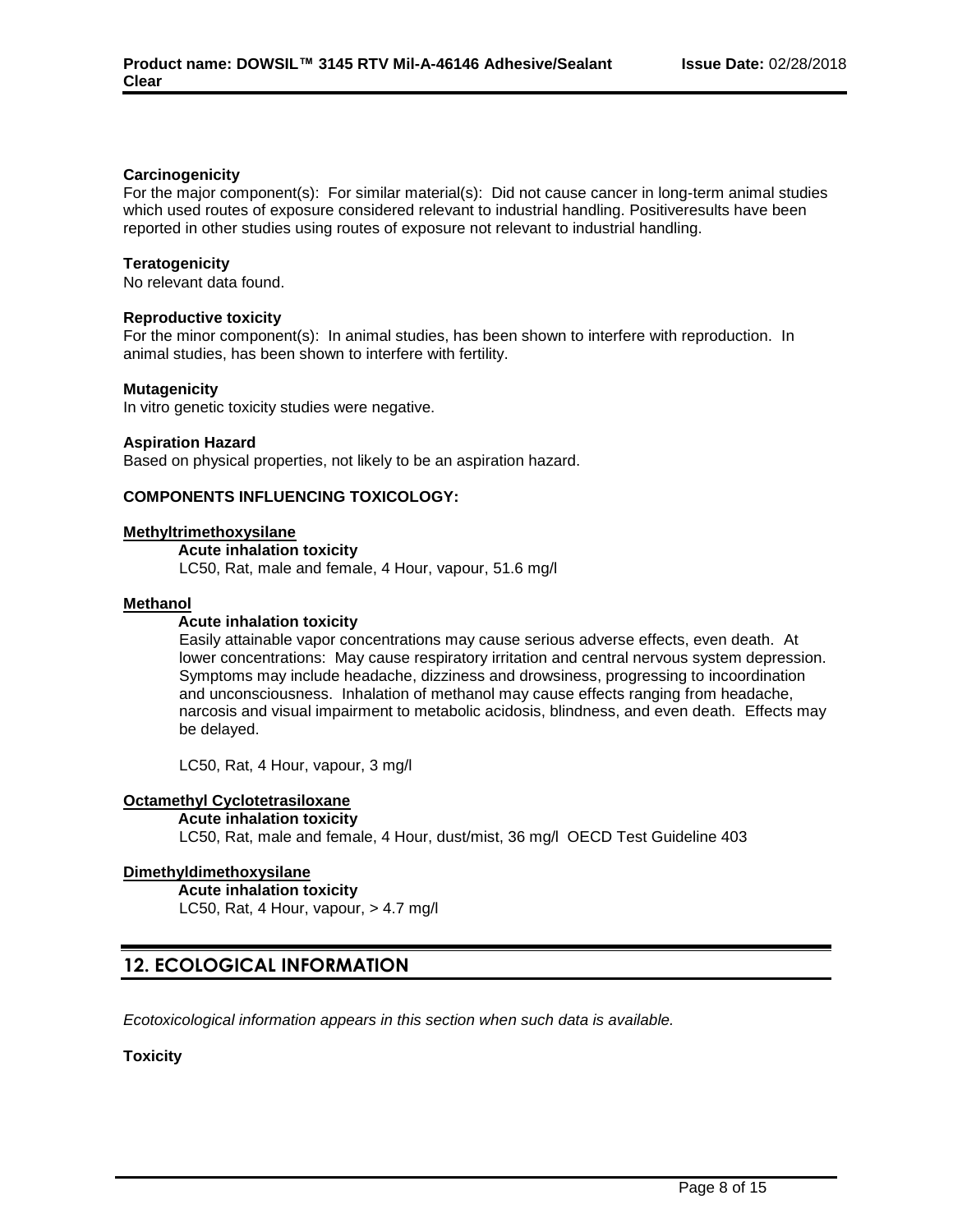## **Methyltrimethoxysilane**

### **Acute toxicity to fish**

Material is practically non-toxic to aquatic organisms on an acute basis (LC50/EC50/EL50/LL50 >100 mg/L in the most sensitive species tested). LC50, Oncorhynchus mykiss (rainbow trout), 96 Hour, > 110 mg/l, OECD Test Guideline 203 or Equivalent

### **Acute toxicity to aquatic invertebrates**

EC50, Daphnia magna (Water flea), flow-through test, 48 Hour, > 122 mg/l, OECD Test Guideline 202

#### **Acute toxicity to algae/aquatic plants**

ErC50, Pseudokirchneriella subcapitata (green algae), 72 Hour, Growth rate inhibition, > 120 mg/l, OECD Test Guideline 201 NOEC, Pseudokirchneriella subcapitata (green algae), 72 Hour, Growth rate inhibition, 120 mg/l, OECD Test Guideline 201

#### **Methanol**

## **Acute toxicity to fish**

Material is practically non-toxic to aquatic organisms on an acute basis (LC50/EC50/EL50/LL50 >100 mg/L in the most sensitive species tested). LC50, Bluegill sunfish (Lepomis macrochirus), flow-through test, 96 Hour, 15,400 mg/l

#### **Acute toxicity to aquatic invertebrates**

LC50, Daphnia magna (Water flea), 48 Hour, > 10,000 mg/l

## **Acute toxicity to algae/aquatic plants**

ErC50, Pseudokirchneriella subcapitata (green algae), 96 Hour, Growth rate, 22,000 mg/l, OECD Test Guideline 201 or Equivalent

## **Toxicity to bacteria**

IC50, activated sludge, 3 Hour, Respiration rates., > 1,000 mg/l, OECD Test Guideline 209

## **Chronic toxicity to fish**

NOEC, Oryzias latipes (Orange-red killifish), 200 Hour, 15,800 mg/l

## **Octamethyl Cyclotetrasiloxane**

## **Acute toxicity to fish**

Not expected to be acutely toxic to aquatic organisms. No toxicity at the limit of solubility LC50, Oncorhynchus mykiss (rainbow trout), flow-through, 96 Hour, > 0.022 mg/l No toxicity at the limit of solubility LC50, Cyprinodon variegatus (sheepshead minnow), flow-through, 14 d, > 0.0063 mg/l

## **Acute toxicity to aquatic invertebrates**

No toxicity at the limit of solubility EC50, Mysidopsis bahia (opossum shrimp), flow-through test, 96 Hour, > 0.0091 mg/l No toxicity at the limit of solubility EC50, Daphnia magna (Water flea), flow-through test, 48 Hour, > 0.015 mg/l

## **Acute toxicity to algae/aquatic plants**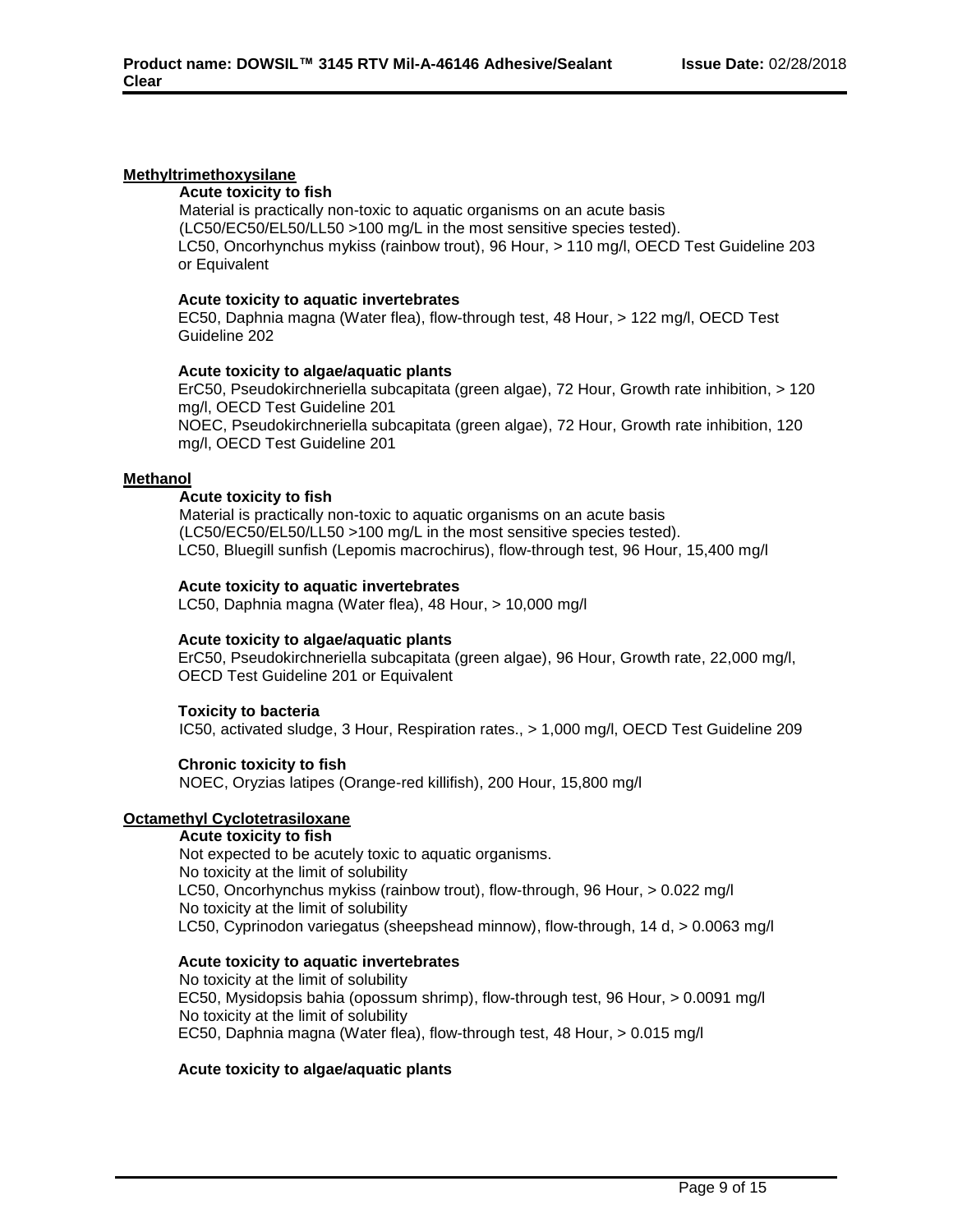No toxicity at the limit of solubility ErC50, Pseudokirchneriella subcapitata (green algae), 72 Hour, Growth rate, > 0.022 mg/l

#### **Chronic toxicity to fish**

No toxicity at the limit of solubility NOEC, Oncorhynchus mykiss (rainbow trout), 93 d, >= 0.0044 mg/l

#### **Chronic toxicity to aquatic invertebrates**

No toxicity at the limit of solubility NOEC, Daphnia magna (Water flea), 21 d, >= 0.0079 mg/l

## **Dimethyldimethoxysilane**

**Acute toxicity to fish** Based on data from similar materials LC50, Oncorhynchus mykiss (rainbow trout), 96 Hour, > 126 mg/l, OECD Test Guideline 203

#### **Acute toxicity to aquatic invertebrates**

EC50, Daphnia magna (Water flea), 48 Hour, > 119 mg/l, OECD Test Guideline 202

## **Acute toxicity to algae/aquatic plants**

Based on data from similar materials EC50, Pseudokirchneriella subcapitata (green algae), 72 Hour, > 118 mg/l, OECD Test Guideline 201

#### **Toxicity to bacteria**

Based on data from similar materials EC50, 3 Hour, > 100 mg/l, OECD Test Guideline 209

#### **Persistence and degradability**

### **Methyltrimethoxysilane**

**Biodegradability:** No relevant data found.

#### **Methanol**

**Biodegradability:** Material is readily biodegradable. Passes OECD test(s) for ready biodegradability.

**Theoretical Oxygen Demand:** 1.50 mg/mg

**Chemical Oxygen Demand:** 1.49 mg/mg Dichromate

#### **Biological oxygen demand (BOD)**

| <b>Incubation</b><br>Time | <b>BOD</b> |
|---------------------------|------------|
| 5 d                       | 72 %       |
| 20d                       | 79 %       |

#### **Photodegradation**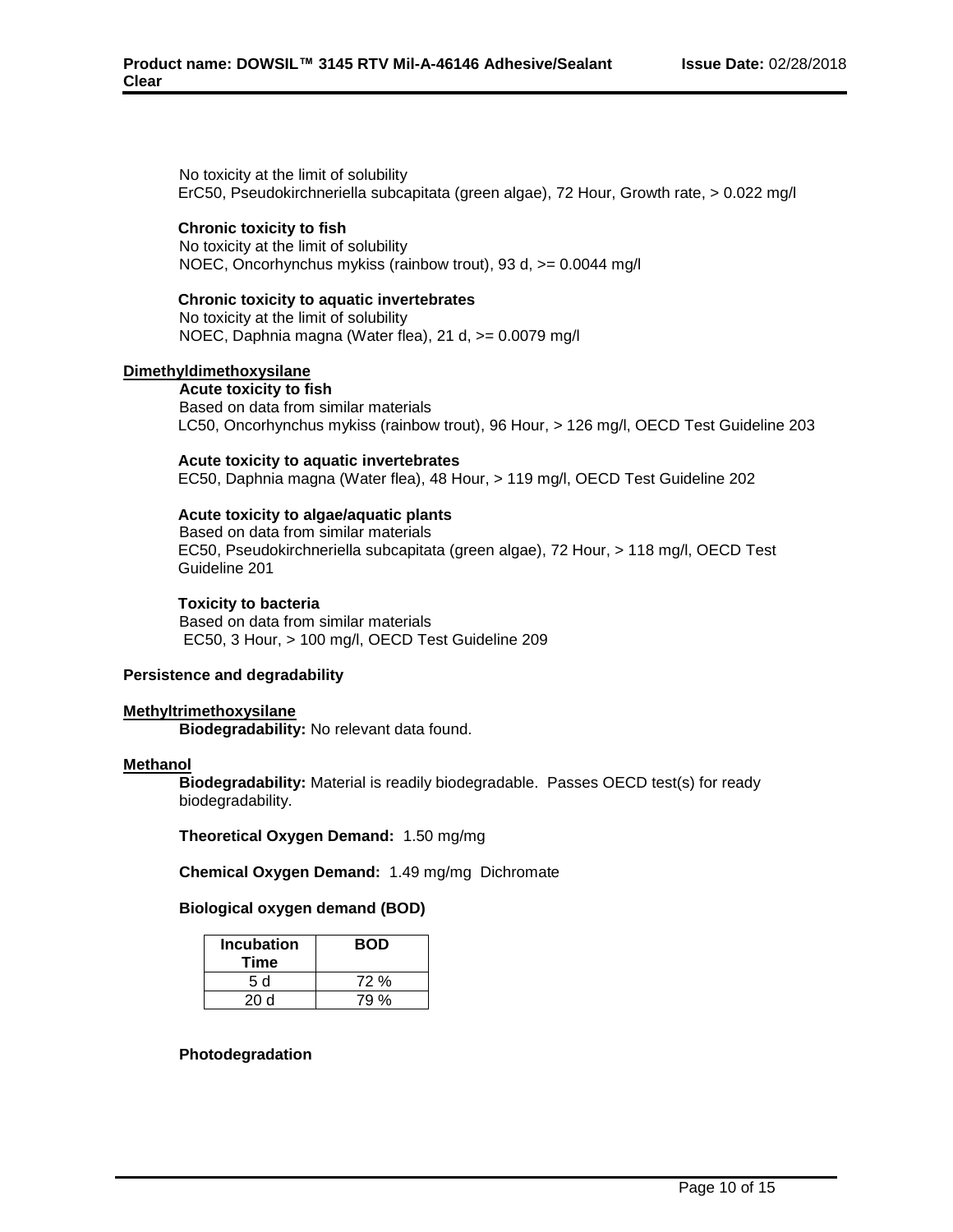**Test Type:** Half-life (indirect photolysis) **Sensitization:** OH radicals **Atmospheric half-life:** 8 - 18 d **Method:** Estimated.

## **Octamethyl Cyclotetrasiloxane**

**Biodegradability:** Material is expected to biodegrade very slowly (in the environment). Fails to pass OECD/EEC tests for ready biodegradability. 10-day Window: Not applicable **Biodegradation:** 3.7 % **Exposure time:** 28 d **Method:** OECD Test Guideline 310

## **Stability in Water (1/2-life)**

Hydrolysis, DT50, 69.3 - 144 Hour, pH 7, Half-life Temperature 24.6 °C, OECD Test Guideline 111

## **Photodegradation**

**Atmospheric half-life:** 16 d **Method:** Estimated.

## **Dimethyldimethoxysilane**

**Stability in Water (1/2-life)** , DT50, < 0.6 Hour, pH 7

## **Bioaccumulative potential**

## **Methyltrimethoxysilane**

**Bioaccumulation:** Bioconcentration potential is low (BCF < 100 or Log Pow < 3). **Partition coefficient: n-octanol/water(log Pow):** -2.36

## **Methanol**

**Bioaccumulation:** Bioconcentration potential is low (BCF < 100 or Log Pow < 3). **Partition coefficient: n-octanol/water(log Pow):** -0.77 Measured **Bioconcentration factor (BCF):** < 10 Leuciscus idus (Golden orfe) Measured

## **Octamethyl Cyclotetrasiloxane**

**Bioaccumulation:** Bioconcentration potential is high (BCF > 3000 or Log Pow between 5 and 7).

**Partition coefficient: n-octanol/water(log Pow):** 6.49 Measured **Bioconcentration factor (BCF):** 12,400 Pimephales promelas (fathead minnow) Measured

## **Mobility in soil**

## **Methyltrimethoxysilane**

No relevant data found.

## **Methanol**

Potential for mobility in soil is very high (Koc between 0 and 50). **Partition coefficient (Koc):** 0.44 Estimated.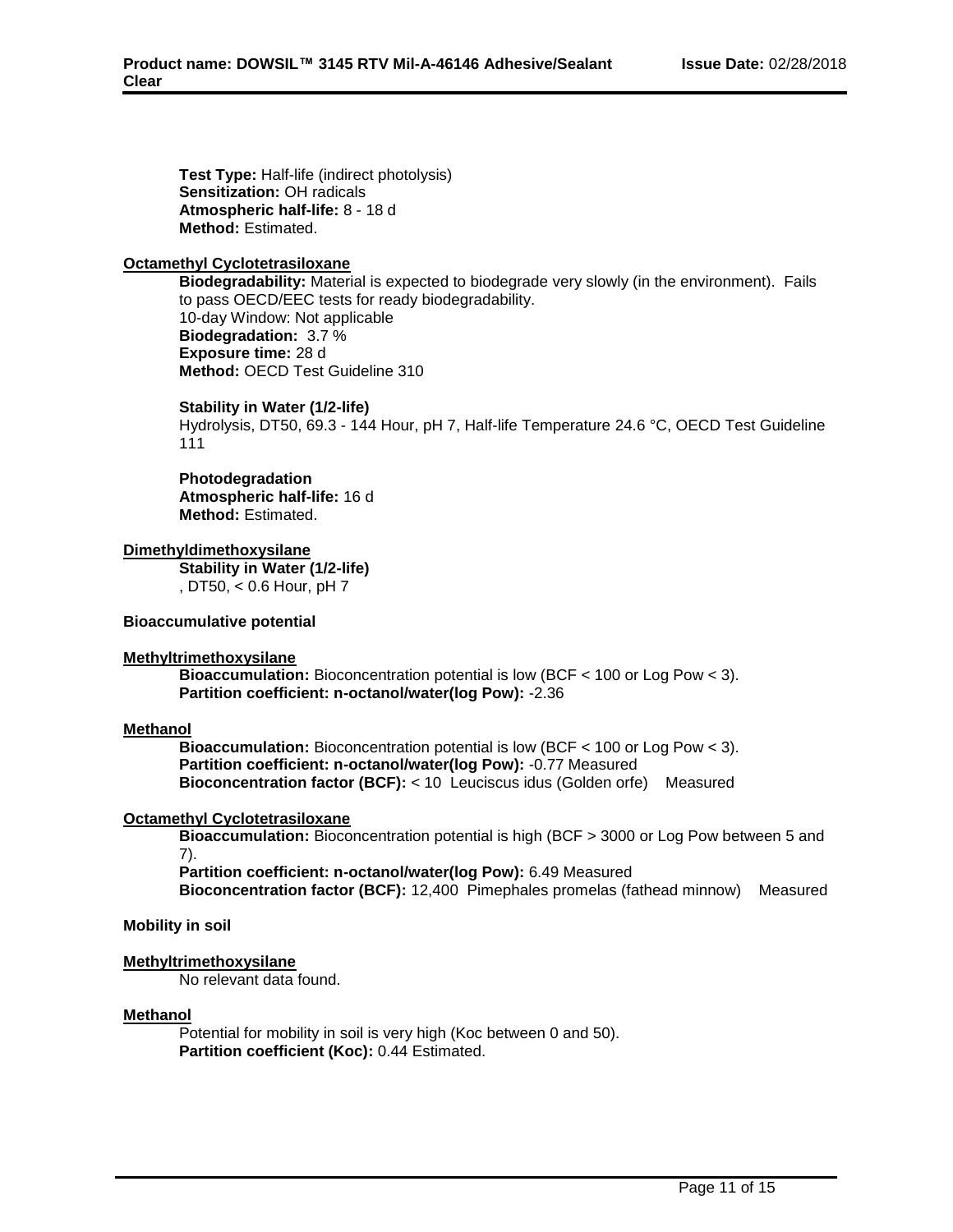## **Octamethyl Cyclotetrasiloxane**

Expected to be relatively immobile in soil (Koc > 5000).

## **13. DISPOSAL CONSIDERATIONS**

**Disposal methods:** DO NOT DUMP INTO ANY SEWERS, ON THE GROUND, OR INTO ANY BODY OF WATER. All disposal practices must be in compliance with all Federal, State/Provincial and local laws and regulations. Regulations may vary in different locations. Waste characterizations and compliance with applicable laws are the responsibility solely of the waste generator. AS YOUR SUPPLIER, WE HAVE NO CONTROL OVER THE MANAGEMENT PRACTICES OR MANUFACTURING PROCESSES OF PARTIES HANDLING OR USING THIS MATERIAL. THE INFORMATION PRESENTED HERE PERTAINS ONLY TO THE PRODUCT AS SHIPPED IN ITS INTENDED CONDITION AS DESCRIBED IN MSDS SECTION: Composition Information. FOR UNUSED & UNCONTAMINATED PRODUCT, the preferred options include sending to a licensed, permitted: Recycler. Reclaimer. Incinerator or other thermal destruction device. For additional information, refer to: Handling & Storage Information, MSDS Section 7 Stability & Reactivity Information, MSDS Section10 Regulatory Information, MSDS Section 15

**Treatment and disposal methods of used packaging:** Empty containers should be recycled or otherwise disposed of by an approved waste management facility. Waste characterizations and compliance with applicable laws are the responsibility solely of the waste generator. Do not re-use containers for any purpose.

## **14. TRANSPORT INFORMATION**

**DOT**

Not regulated for transport

## **Classification for SEA transport (IMO-IMDG):**

**Transport in bulk according to Annex I or II of MARPOL 73/78 and the IBC or IGC Code**

Not regulated for transport Consult IMO regulations before transporting ocean bulk

**Classification for AIR transport (IATA/ICAO):** Not regulated for transport

This information is not intended to convey all specific regulatory or operational requirements/information relating to this product. Transportation classifications may vary by container volume and may be influenced by regional or country variations in regulations. Additional transportation system information can be obtained through an authorized sales or customer service representative. It is the responsibility of the transporting organization to follow all applicable laws, regulations and rules relating to the transportation of the material.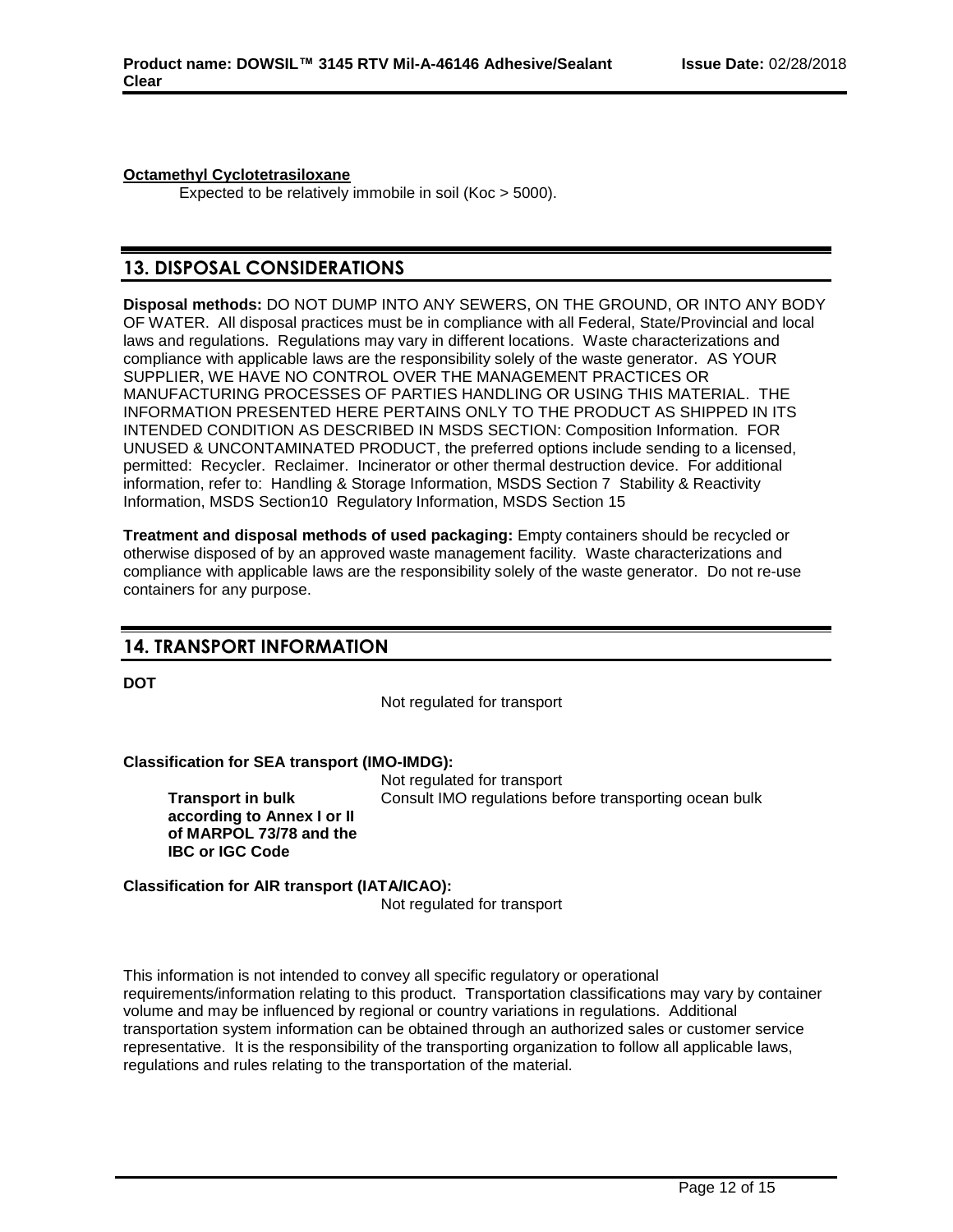# **15. REGULATORY INFORMATION**

#### **Superfund Amendments and Reauthorization Act of 1986 Title III (Emergency Planning and Community Right-to-Know Act of 1986) Sections 311 and 312** Reproductive toxicity

## **Superfund Amendments and Reauthorization Act of 1986 Title III (Emergency Planning and Community Right-to-Know Act of 1986) Section 313**

This material does not contain any chemical components with known CAS numbers that exceed the threshold (De Minimis) reporting levels established by SARA Title III, Section 313.

## **Comprehensive Environmental Response, Compensation, and Liability Act of 1980 (CERCLA) Section 103**

Calculated RQ exceeds reasonably attainable upper limit.

| <b>Components</b> | <b>CASRN</b> | <b>RQ (RCRA Code)</b> |
|-------------------|--------------|-----------------------|
| Methanol          | 67-56-1      | 5000 lbs RQ           |
| Methanol          | 67-56-1      | 100 lbs RQ (F003)     |
| Methanol          | 67-56-1      | 5000 lbs RQ           |
| Methanol          | 67-56-1      | 100 lbs RQ (F003)     |

## **Pennsylvania Right To Know**

The following chemicals are listed because of the additional requirements of Pennsylvania law:

## **Components CASRN**

| .                                         |            |
|-------------------------------------------|------------|
| Polydimethylsiloxane hydroxy-terminated   | 70131-67-8 |
| Hexamethyldisilazane reaction with Silica | 68909-20-6 |
| Methyltrimethoxysilane                    | 1185-55-3  |
|                                           |            |

## **California Prop. 65**

WARNING: This product can expose you to chemicals including Methanol, which is/are known to the State of California to cause birth defects or other reproductive harm. For more information go to www.P65Warnings.ca.gov.

## **United States TSCA Inventory (TSCA)**

All components of this product are in compliance with the inventory listing requirements of the U.S. Toxic Substances Control Act (TSCA) Chemical Substance Inventory.

## **16. OTHER INFORMATION**

## **Hazard Rating System**

**NFPA**

| Health | <b>Flammability</b> | <b>Instability</b> |
|--------|---------------------|--------------------|
|        |                     |                    |
| .      |                     |                    |

**HMIS**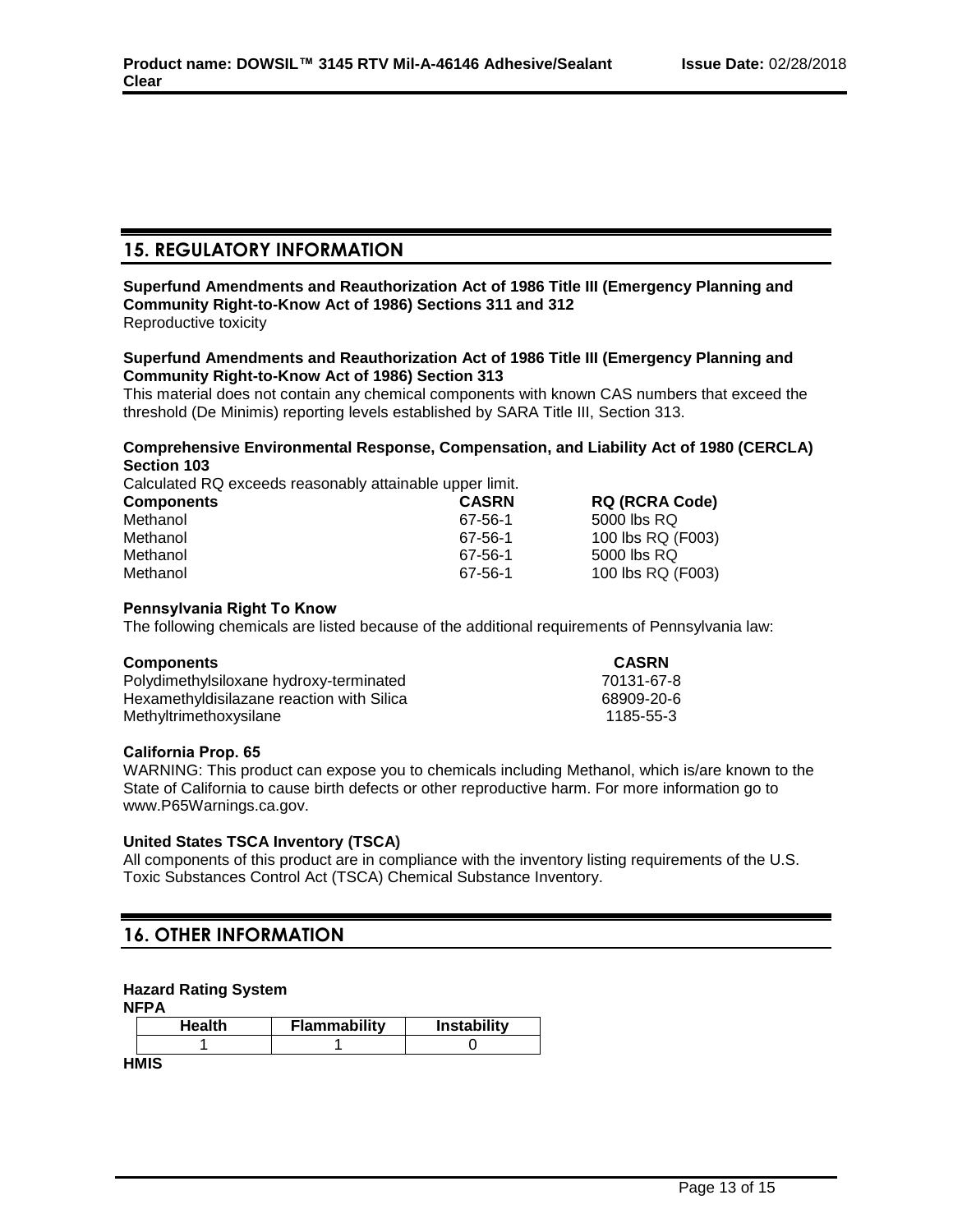| <b>Health</b> | <b>Flammability</b> | <b>Physical</b><br><b>Hazard</b> |
|---------------|---------------------|----------------------------------|
| ነ*            |                     |                                  |

\* = Chronic Effects (See Hazards Identification)

## **Revision**

Identification Number: 6017421 / A001 / Issue Date: 02/28/2018 / Version: 6.1 Most recent revision(s) are noted by the bold, double bars in left-hand margin throughout this document.

## **Legend**

| ------           |                                                                     |
|------------------|---------------------------------------------------------------------|
| <b>ACGIH</b>     | USA. ACGIH Threshold Limit Values (TLV)                             |
| <b>ACGIH BEI</b> | ACGIH - Biological Exposure Indices (BEI)                           |
| Dow IHG          | Dow Industrial Hygiene Guideline                                    |
| OSHA Z-1         | USA. Occupational Exposure Limits (OSHA) - Table Z-1 Limits for Air |
|                  | Contaminants                                                        |
| <b>SKIN</b>      | Absorbed via skin                                                   |
| <b>STEL</b>      | Short-term exposure limit                                           |
| <b>TWA</b>       | Time weighted average                                               |
| <b>US WEEL</b>   | USA. Workplace Environmental Exposure Levels (WEEL)                 |
|                  |                                                                     |

## **Full text of other abbreviations**

AICS - Australian Inventory of Chemical Substances; ASTM - American Society for the Testing of Materials; bw - Body weight; CERCLA - Comprehensive Environmental Response, Compensation, and Liability Act; CMR - Carcinogen, Mutagen or Reproductive Toxicant; DIN - Standard of the German Institute for Standardisation; DOT - Department of Transportation; DSL - Domestic Substances List (Canada); ECx - Concentration associated with x% response; EHS - Extremely Hazardous Substance; ELx - Loading rate associated with x% response; EmS - Emergency Schedule; ENCS - Existing and New Chemical Substances (Japan); ErCx - Concentration associated with x% growth rate response; ERG - Emergency Response Guide; GHS - Globally Harmonized System; GLP - Good Laboratory Practice; HMIS - Hazardous Materials Identification System; IARC - International Agency for Research on Cancer; IATA - International Air Transport Association; IBC - International Code for the Construction and Equipment of Ships carrying Dangerous Chemicals in Bulk; IC50 - Half maximal inhibitory concentration; ICAO - International Civil Aviation Organization; IECSC - Inventory of Existing Chemical Substances in China; IMDG - International Maritime Dangerous Goods; IMO - International Maritime Organization; ISHL - Industrial Safety and Health Law (Japan); ISO - International Organisation for Standardization; KECI - Korea Existing Chemicals Inventory; LC50 - Lethal Concentration to 50 % of a test population; LD50 - Lethal Dose to 50% of a test population (Median Lethal Dose); MARPOL - International Convention for the Prevention of Pollution from Ships; MSHA - Mine Safety and Health Administration; n.o.s. - Not Otherwise Specified; NFPA - National Fire Protection Association; NO(A)EC - No Observed (Adverse) Effect Concentration; NO(A)EL - No Observed (Adverse) Effect Level; NOELR - No Observable Effect Loading Rate; NTP - National Toxicology Program; NZIoC - New Zealand Inventory of Chemicals; OECD - Organization for Economic Co-operation and Development; OPPTS - Office of Chemical Safety and Pollution Prevention; PBT - Persistent, Bioaccumulative and Toxic substance; PICCS - Philippines Inventory of Chemicals and Chemical Substances; (Q)SAR - (Quantitative) Structure Activity Relationship; RCRA - Resource Conservation and Recovery Act; REACH - Regulation (EC) No 1907/2006 of the European Parliament and of the Council concerning the Registration, Evaluation, Authorisation and Restriction of Chemicals; RQ - Reportable Quantity; SADT - Self-Accelerating Decomposition Temperature; SARA - Superfund Amendments and Reauthorization Act; SDS - Safety Data Sheet; TCSI - Taiwan Chemical